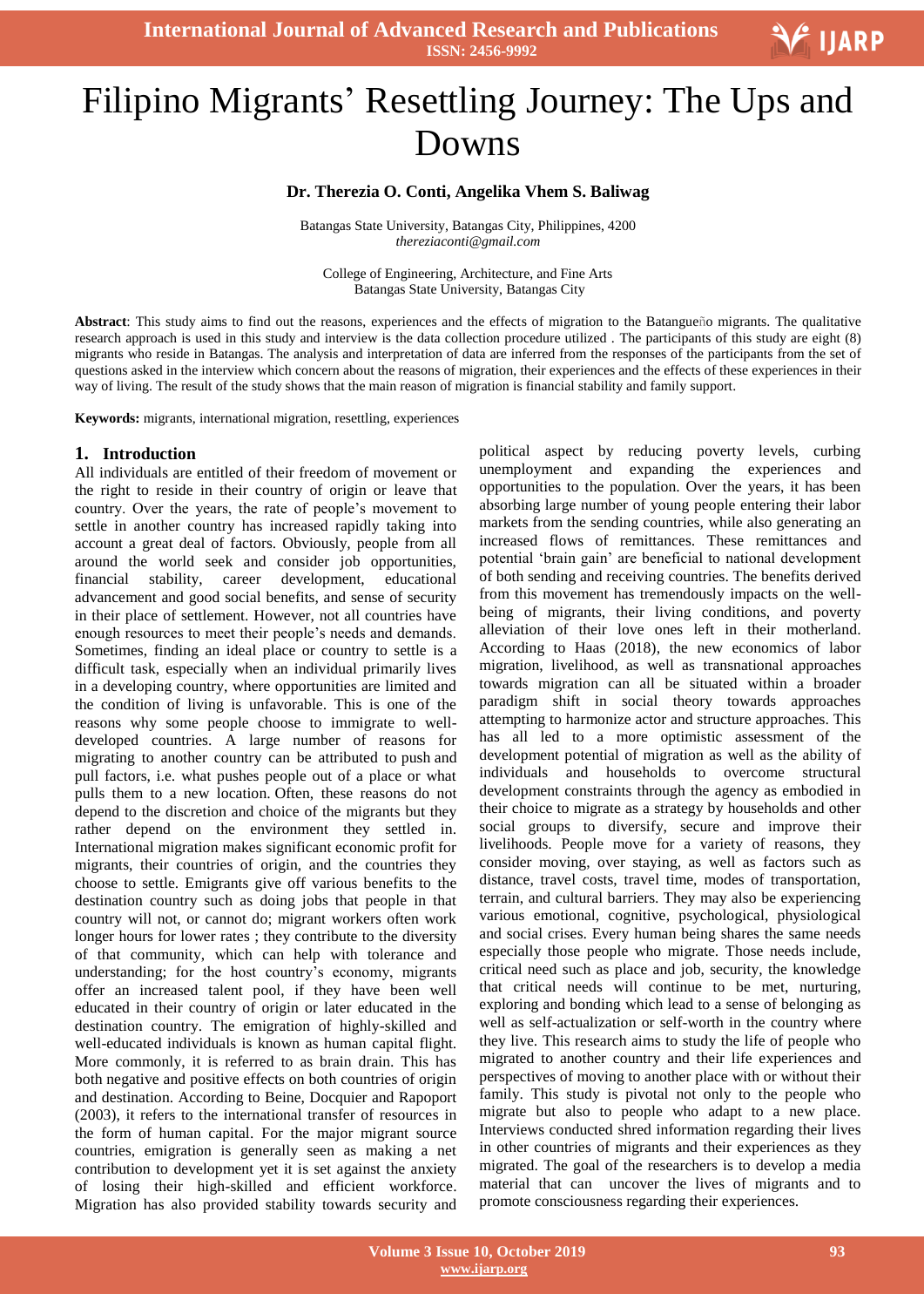

## **2. Methods**

This study utilized the phenomenological approach of qualitative research. This approach requires that the researchers center on the attempt to achieve a sense of the meaning that others give their own situations. The study covered the reasons of migration, experiences of the migrants and the effects of migrations among the Batangueño migrants. The study has eight (8) participants who have been residents of Batangas province. The researchers also administered interview using guide questions concerning the in-depth insights on the lived experiences of migrants that helped in analyzing and interpreting the respondents' words, attitudes, feelings, vocal and facial expressions, and other behaviors involved.

## **3. Results and Discussion**

## **3.1 Profile**

#### **3.1.1 Age**

Majority of the respondents (3 out of 8) falls under the age brackets of 19 to 22 years old and 34 to 39 years old. Based on the data gathered, it can be implied that most of the respondents migrated at ages that do not exceed 50 years old as they needed to be young enough to seek for job opportunities which may require a robust and versatile worker. According to the findings of the study by Scullion and Morris (2009), majority of migrant workers that live in Peterborough were aged 25 to 36 years old. This supports the findings of the study because the ages of the respondents likewise cover these ages.

#### **3.1.2 Country they migrated**

The respondents' countries of migration varies. Two (2) respondents each resettle in Canada, Germany and USA. While one (1) respondent moved in Saudi Arabia and another in Italy. Scullion and Morris (2009), found out that the 36% of the migrants in Peterborough migrated because of opportunities in that place. It can be gleaned that migrants chose to leave their country or place of origin because they think that they have better opportunities in another place or country.

#### **3.1.3 Length of Residence in Country of Migration**

Based on the result of the study, the respondents stayed in the place where they migrated within the span of 6 months to 10 years. From the information elicited from the interview with the respondents, they mentioned that they considered stability, and peace and order in choosing their country of destination. Furthermore, Kirkegaard and Larsen (2011), found out that the feeling of security are still physical safety requirements that a self-actualized person needs to be able to accomplish to meet his/her safety needs.

## **3.2. The Reason/s Why Filipinos Migrate to Other Countries**

Most of the reasons why Filipinos migrate to other countries is to support their family or to help their family financially. They want to find better opportunities for them to help their family to be financially stable and likewise they want to be with their family and relatives to live in the same place. The respondents' reasons imply that Filipinos migrate because of better opportunities in another country that offers higher compensation for employees and workers. In addition, Estoye and Hornilla (2013), stated that some Filipinos

 migrate to acquire better work in the place of destination. Thus it may be inferred from the latter that migrants resettle because of the opportunities in other countries, as supported by the findings of their study.

## **3.3 Experiences of migrants in terms of:**

#### **3.3.1 Financial Status**

Filipino migrants have plenty of experiences as far as improving their financial status is concerned. Most of them are well-compensated. Their allowance provide their daily needs. This implies that the respondents are wellcompensated in the country of migration and are financially stable that they can support their personal needs, family and even relatives in the Philippines. According to Cameo (2006), job related aspects such as wage have been a primary push factor for migration among people. This may support the current findings as it implies that migrants are properly compensated in another country and this is the main reason why they opt to live in another country for good.

## **3.3.2 Social Interaction/ Belongingness**

Filipino migrants are friendly . The information elicited from the respondents imply that they consider their co-workers as friends. They interact with them daily. They are helpful to other people regardless of race or nationality. According to Hong and Waheed (2013), working condition, referring to the environment and people, were found out to be the strongest motivation factor of migration among employees in the industries. The current findings imply that the migrants have been motivated and well-adjusted by the good social setting in their country of migration.

## **3.3.3 Security and Safety**

The respondents believed that their countries of destination are safe to live because laws are followed and implemented. Likewise, safety regulations and devices like CCTV are established specifically in their workplace. Cameo (2006), found out that the safety of migrant's are important explanations for the propensity to migrate. Thus, it may be inferred from the latter that the security of destination country and possible threat are important bases of migration.

#### **3.3.4 Health**

The health insurance given by the government of the country of destination to migrants helps them when they need it the most. The government of the said country provides for the safety and security of migrants. According to Oxford (2009), the number of the world"s migrants grow, collaboration across disciplines is key achieving high-quality migration health practices. Expanding the insurance of the migrants, prioritizing to address the health needs of the migrants is now an imperative.

#### **3.4 Effects of migrants' experiences to their way of living in terms of:**

#### **3.4.1 Physiological Needs**

Filipino migrants are adaptable and flexible for they can easily adjust and socialize to the people of other countries. They can easily absorb the culture and practices of other nationalities and likewise learn their language in order to communicate with them effectively. According to Hernandez (2009), acculturation outcomes have been of primary interest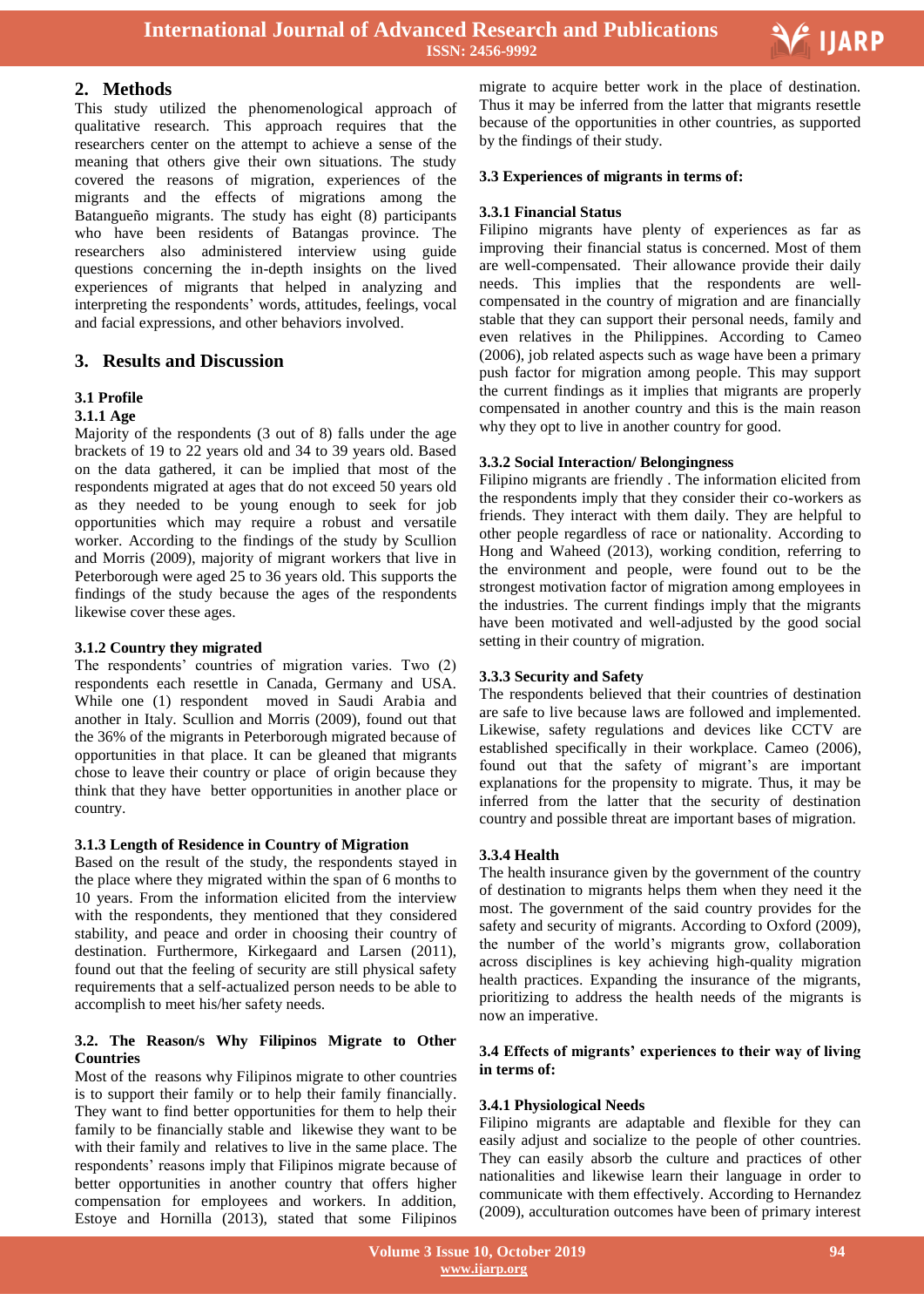

within the field of psychology as they connect to the migrants' well-being.

**3.4.2 Psychological Needs**

In terms of handling their problems in the workplace, they are mindful of their actions. They likewise try not to bring their personal problems in their workplace as these may affect their performance. This finding is supported by Maslow"s hierarchy of needs as regard to physiological needs which are considered the primary requirement for human survival. Human beings are compelled to address these physiological needs in order to attain higher level of needs.

## **3.4.3 Self-Fulfilment**

The life of the migrants have extremely changed in various aspects such as mentally, socially, emotionally and financially. By living in another country, they are compelled to be independent. They considered themselves fulfilled and successful though living in another country. Suominen et al., (2010), found out that personal characteristics, individual priorities and internal psychological states were the main motivation factors of migrants. This may support the current findings as it implies that the achievement of self-fulfillment is derived from experiences brought by migration.

## **3.5. Media Material Developed to Promote Consciousness Regarding the Experienced Ups And Downs of Migrants' Resettling Journey**

The output of the study is a combined blog and website (www.resettlingjourney.weebly.com) that can promote awareness regarding the participants' experiences in migration. Likewise contained in the blog are the effects of migration. According to Zimmerman (2013), a blog gives an opportunity to be heard and to share experiences. Blog topics differ from personal to professional. In recent times, more and more companies make business blogs for informal communication with customers in order to get closer. Thus, it may be inferred from the latter that a blog site is an effective material to attain the objective of the study. Moreover, the media material is presented in the following:

## **Objectives of the Output**

- 1. To unveil the life of people who migrated to other countries as well as their experiences and perspectives of moving to another place with or without their family.
- 2. To better understand the significance of adapting to a new place.
- 3. To uncover the lives of migrants.
- 4. To raise awareness regarding migrants' experiences.

## **Significance of the Output**

The blog could provide its viewers new ideas on how the migrants cope up and adapt to their new environment. Through the website, various information could be accessed about the respondents" countries of destination including the geographical features, culture, economic status and job opportunities. This website can also provide information to the viewers on possible countries of migration that prioritize health care system and services for its citizens. Through the blog site, other people will be able to share their experiences regarding their lives in other countries as migrants that may

 result to shared experiences of migrants and promote a sense of belongingness.

## **4. Conclusions**

The age brackets of the respondents are 19 to 50 when they migrated and considered job opportunities, good social benefits and personal interest for migration. The main reason of migration among Batangueños is family support and financial stability. The respondents are wellcompensated in their countries of migration. They are welladjusted and secured in their new environment, in terms of belongingness and security, and are well-assisted in terms of health needs. Their experiences as migrants greatly influenced their perspective in life and various aspects of their personality. The output of the study is a combined blog and informative website that may help the migrants, future migrants and audience to increase their level of awareness regarding the migrants' experiences. The output of the study likewise provides information regarding the countries of migration.

## **5. Recommendations**

Conduct a similar study on the reasons, experiences and effects of migration with a greater number of respondents coming from different destination countries to yield variety of answers that may test the validity of the results of this study.

## **References**

- [1] Adalia, L.J. & Ilagan, M.H, "Determinants of Migration among Kasambahays of Batangas Province," (Unpublished undergraduate thesis), Batangas State University, Batangas, Philippines, 2018.
- [2] Cameo, C. (2006). "The Determinants of Actual Migration and the Role of Wages and Unemployment: An Empirical Analysis",Line Papers, n. 196, Serie Economia e Impresa, 50, Nov. 2006.
- [3] CareerResearch.Retrievedfrom [http://career.iresearchnet.com/career](http://career.iresearchnet.com/career-development/socialcognitivecareertheory/?fbclid=IwAR3GOVW89eTVsoBWKlfNMQjOSVr7VQPeFq30iBwIen5zxiTrn8IA0IX-HWI)[development/socialcognitivecareertheory/?fbclid=IwA](http://career.iresearchnet.com/career-development/socialcognitivecareertheory/?fbclid=IwAR3GOVW89eTVsoBWKlfNMQjOSVr7VQPeFq30iBwIen5zxiTrn8IA0IX-HWI) [R3GOVW89eTVsoBWKlfNMQjOSVr7VQPeFq30iB](http://career.iresearchnet.com/career-development/socialcognitivecareertheory/?fbclid=IwAR3GOVW89eTVsoBWKlfNMQjOSVr7VQPeFq30iBwIen5zxiTrn8IA0IX-HWI) [wIen5zxiTrn8IA0IX-HWI](http://career.iresearchnet.com/career-development/socialcognitivecareertheory/?fbclid=IwAR3GOVW89eTVsoBWKlfNMQjOSVr7VQPeFq30iBwIen5zxiTrn8IA0IX-HWI)
- [4] Essays, UK. (November 2018). The Neoclassical Economic Theory. Retrieved from [https://www.ukessays.com/essays/economics/the](https://www.ukessays.com/essays/economics/the-%20%20%20%20%20%20%20%20neoclassical-economic-theory-economics-essay.php?vref=1)[neoclassical-economic-theory-economics](https://www.ukessays.com/essays/economics/the-%20%20%20%20%20%20%20%20neoclassical-economic-theory-economics-essay.php?vref=1)[essay.php?vref=1](https://www.ukessays.com/essays/economics/the-%20%20%20%20%20%20%20%20neoclassical-economic-theory-economics-essay.php?vref=1)
- [5] Estoye, D.R. & Hornilla, C. (2013). Unknown Facets of Migration in Batangas City: Basis for a Radio Program in Batangas State University, Batangas City.
- [6] Haas, H., "Migration and development A theoretical perspective". (2018)
- [7] Matriskova, M. (2013). What are the main reasons for young Greeks to emigrate?. Retrieved fromfile:///C:/Users/mark%20anthony/Downloads/MA RTISKOVA\_\_s1027611\_MASTER\_THESIS.pdf Mcleod, S. (2018).Maslow's Hierarchy of Needs.